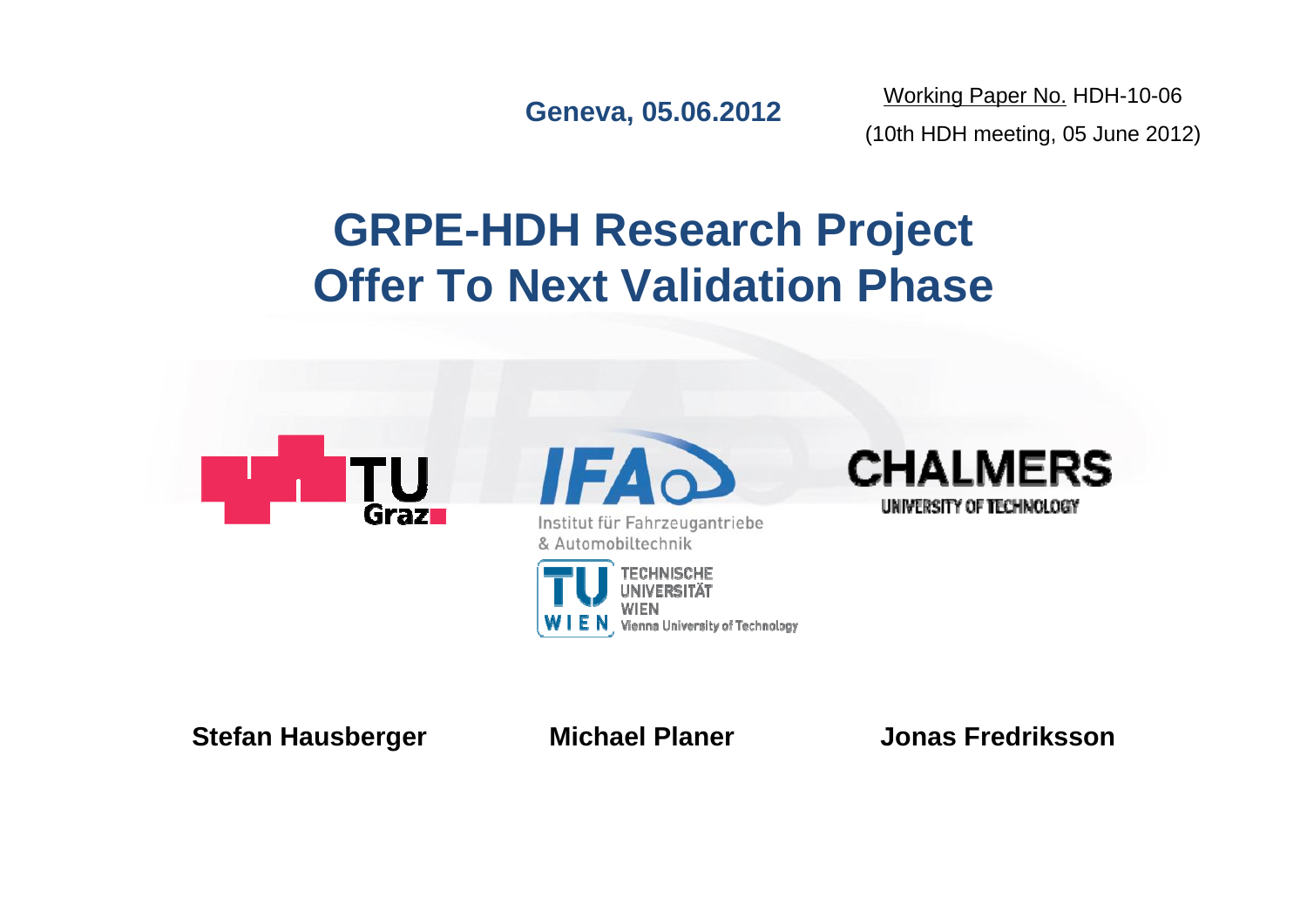#### **Outline** GRPE-HDH

- $\Box$ Introduction
- $\Box$  Offered working tasks for upcoming "Validation Test Program"
	- Cooperating Institutes
	- Detailed Working Tasks
	- Time Schedule



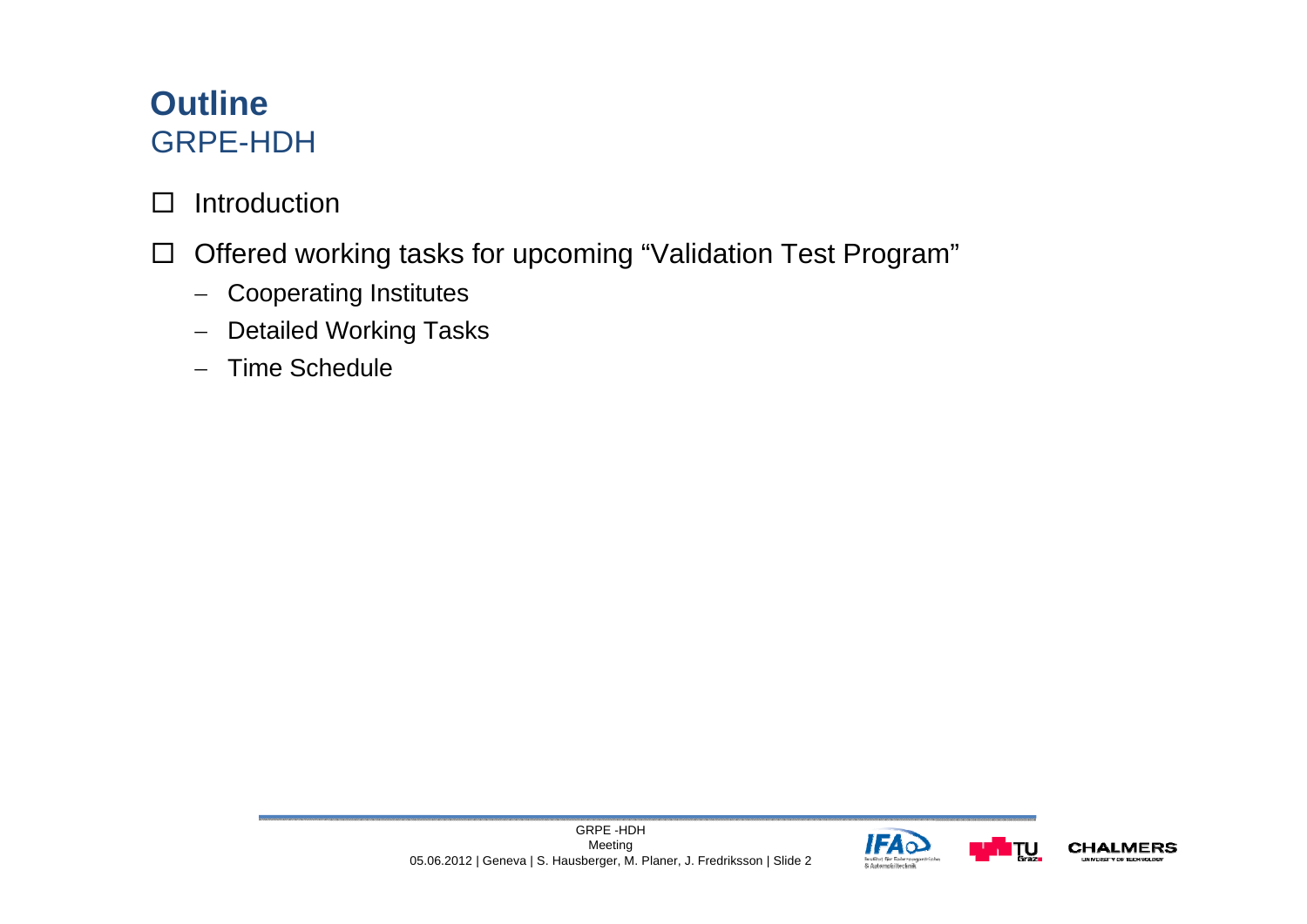### **Introduction**

- $\overline{\phantom{a}}$  In part one of the project the existing Japanese HILS method was analysed and necessary adaptations and extensions of the Japanese HILS method to provide test conditions for Heavy Duty Hybrid (HDH) power packs comparable to the existing EURO VI regulation for conventional ICE's were identified.
- $\Box$  The actual quote covers "Part two of the project" which includes the work necessary to produce a HILS simulation tool which meets the demands identified in part one of the project.



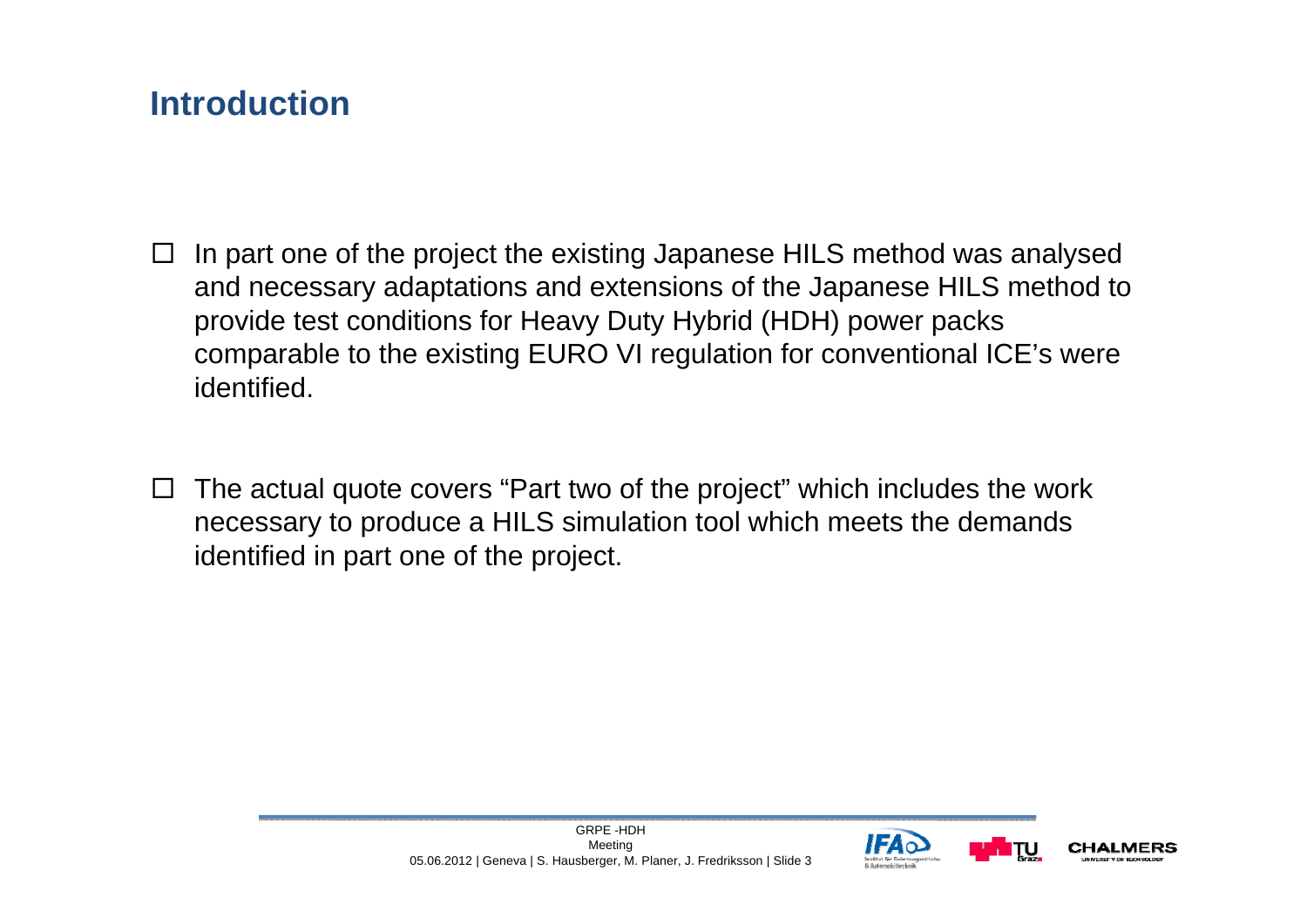#### **Offered working tasks for upcoming "Validation Test Program"** Cooperating Institutes

- $\overline{\phantom{a}}$  The work is offered by Vienna University of Technology, Institute for Powertrains & Automotive Technology (IFA) and will be supported by the Institute for Internal Combustion Engines and Thermodynamics at TU Graz (TUG) and the Department of Signals and Systems at Chalmers University of Technology (CHAL).
- $\Box$  The Institutes shall cover all relevant fields of expertise necessary to fulfil the offered tasks and shall provide sufficient manpower to handle the work in the available short period.



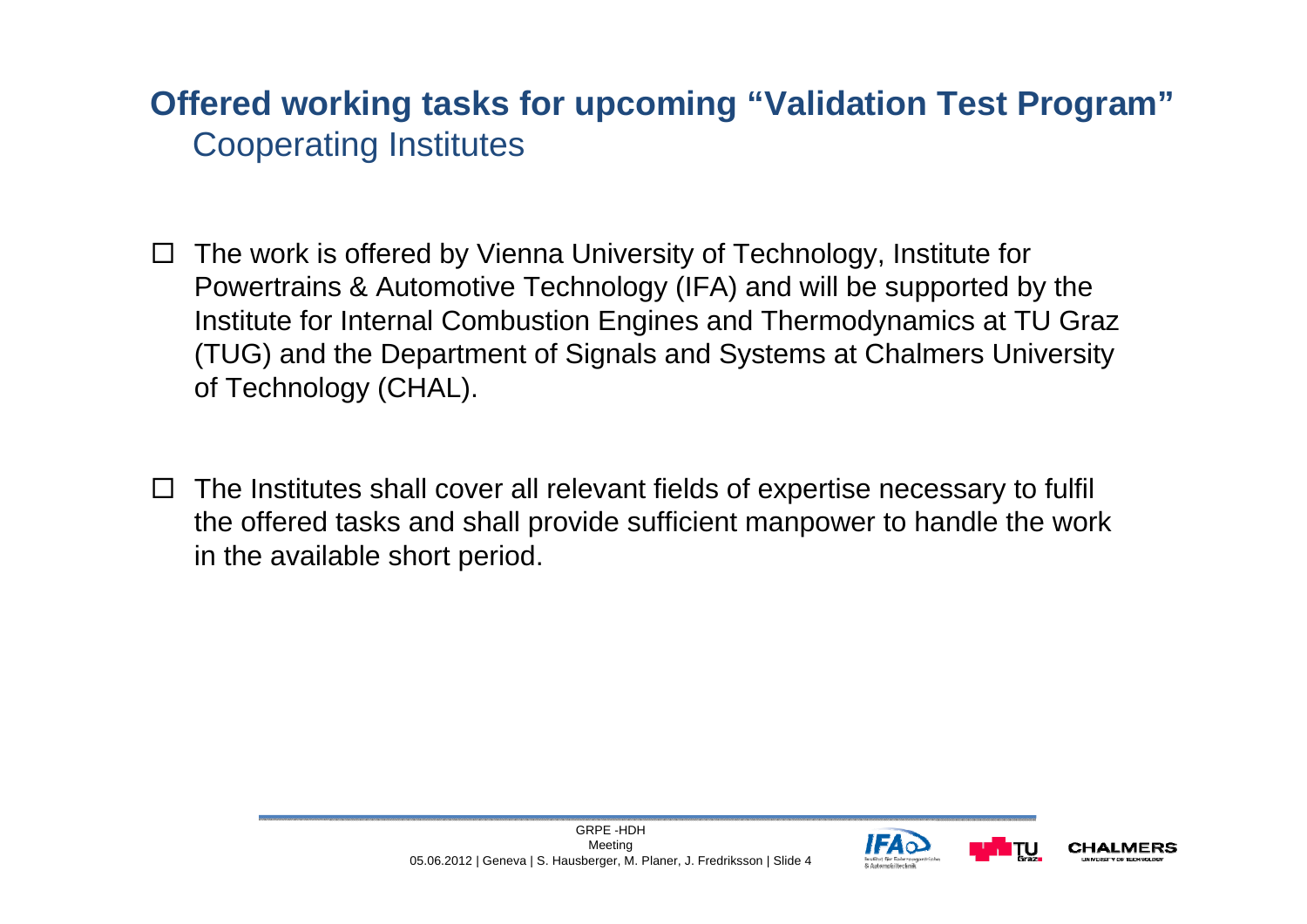- **Task 1)** Adaptation of the Japanese HILS Simulator for serial hybrid powertrain
- Task 1.1) Set up a serial HDH in the Simulator with the ECU as software in the loop as basis for further programming and software development
- Task 1.2) Add a software tool ("driver model") which allows running the simulator with test cycles consisting of power and rpm at the wheel hub and at the power pack shaft as basis for the "GTR-HILS" model
- Task 1.3) Extend the Simulator with a library for non-electric components (as defined in part one of the project)



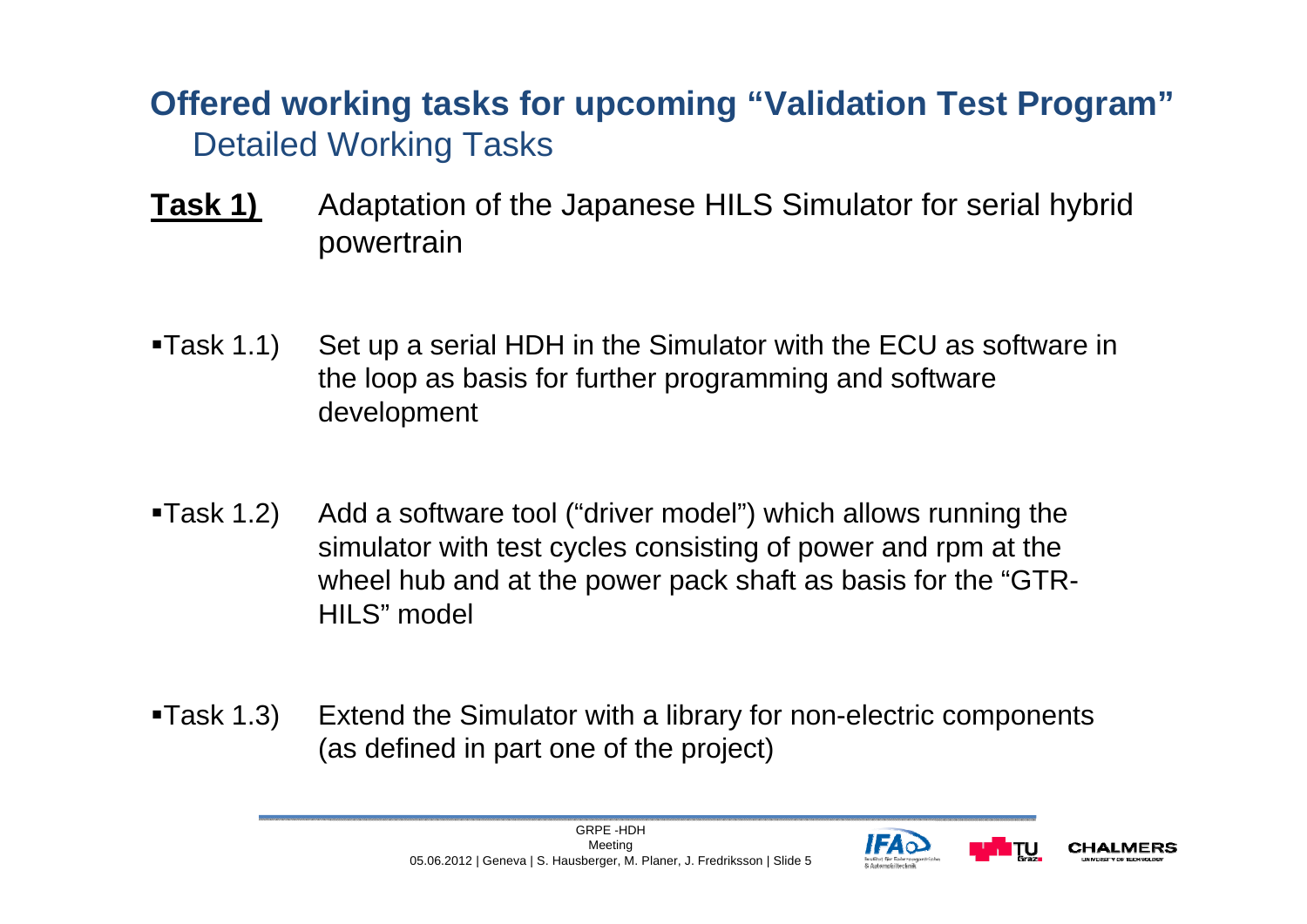- Task 1.4) Meetings with OEM's and stakeholders to discuss relevant components to be included in a first version of the GTR-HILS model as basis for tasks 1.5 and 1.6
- Task 1.5) Extend the GTR-HILS Simulator with a library for power pack components not yet included in the Japanese HILS model (e.g. planetary gear box and power split, others if relevant and possible)
- Task 1.6) Extend the GTR-HILS Simulator with thermal models for exhaust gas aftertreatment components, coolant, lube oil, battery and electric motor where relevant according to task 1.4
- $\blacksquare$ Task 1.7) Simulation runs and validation of basic functions



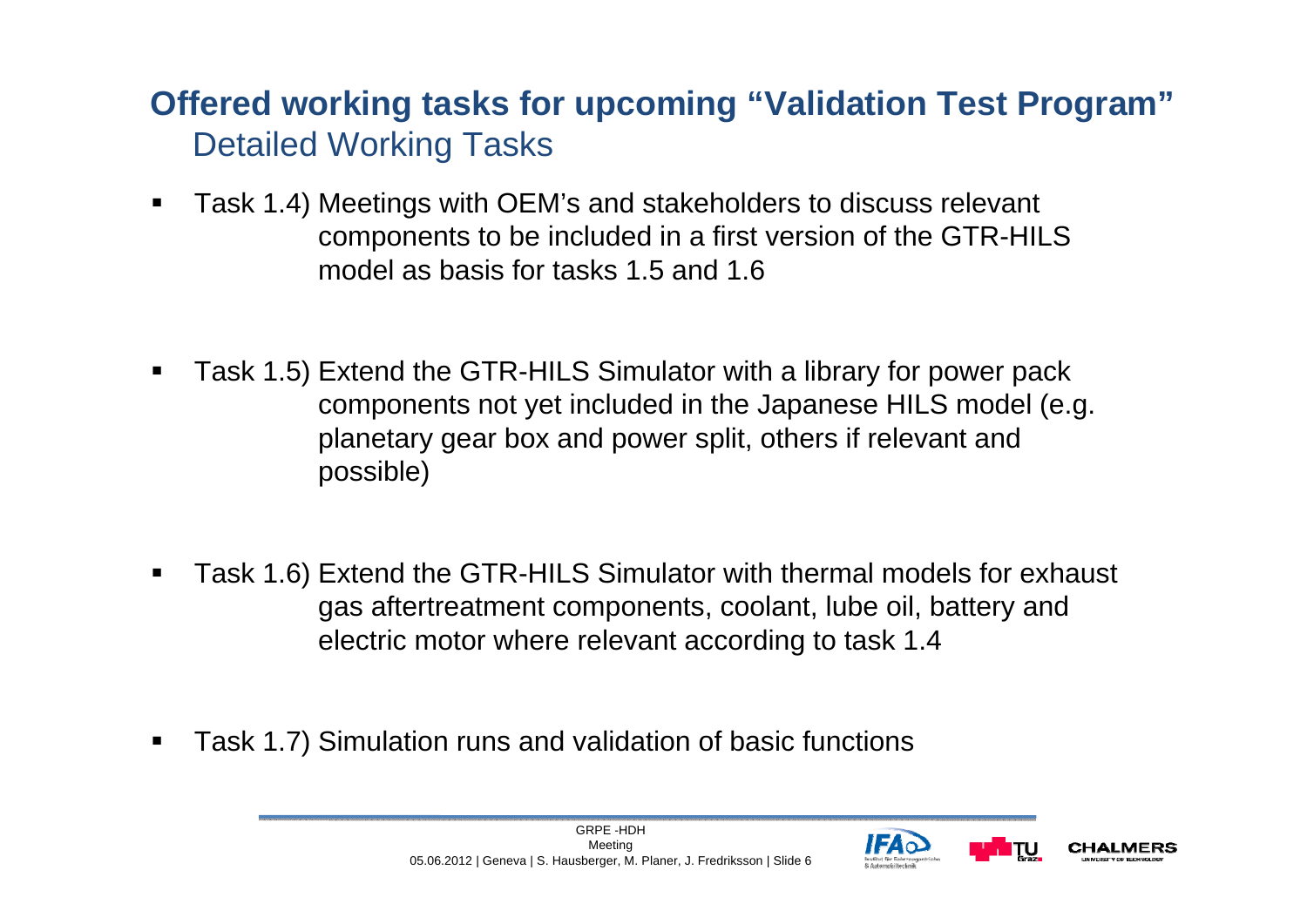- **Task 2)** Adaptation of the GTR-HILS Simulator for parallel hybrid
- Task 2.1) Meetings with OEM's and stakeholders
- Task 2.2) Set up a data bus system in the model to allow various combinations of engines, gear boxes and storage systems
- Task 2.3) Adapt the Software to simulate a parallel HDH
- Task 2.4) Simulation runs and validation of basic functions, including the functions from task 1



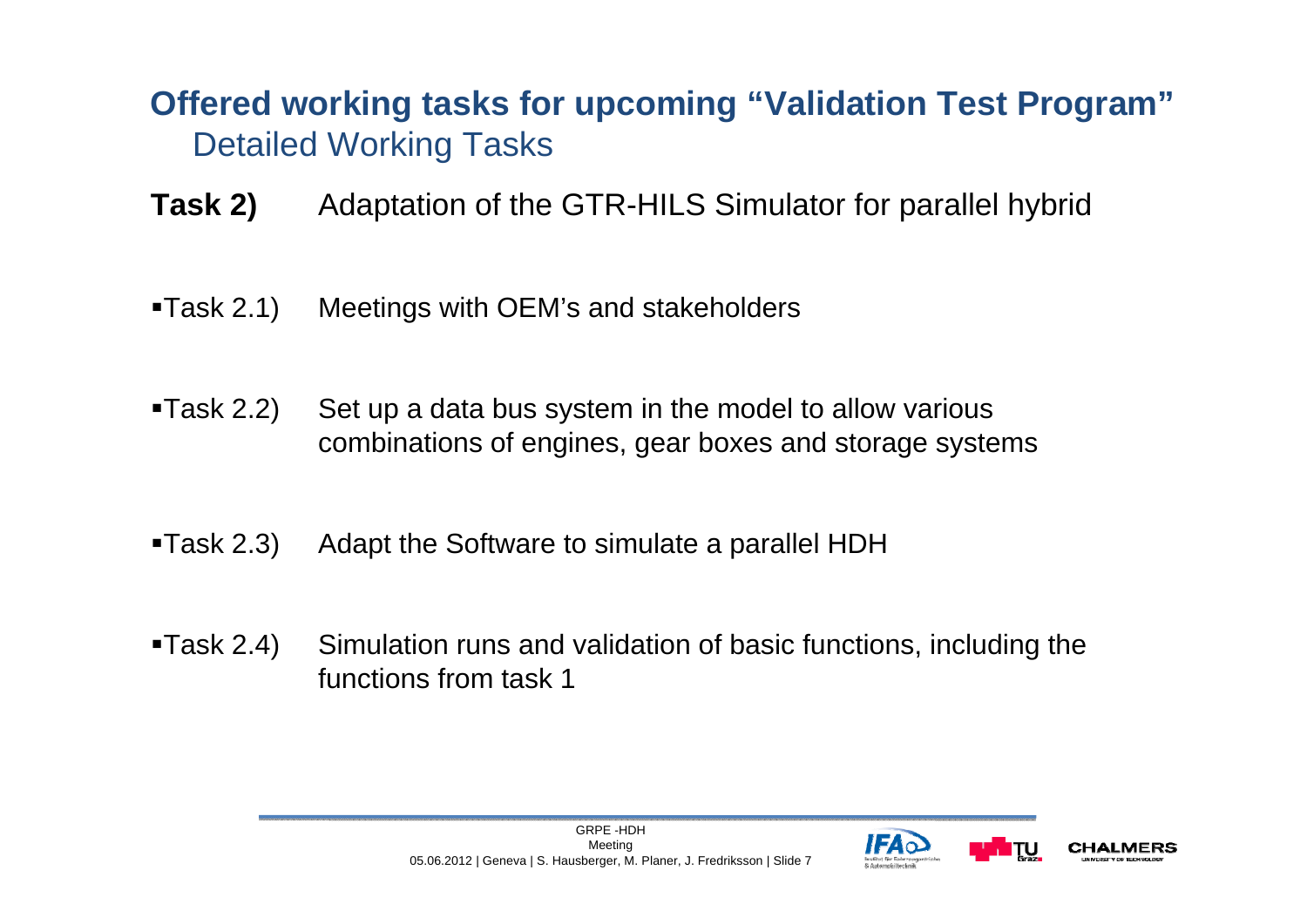#### **Task 3)** Reporting on test procedure and writing a user manual for software

- **Task 3.1)** Report on test procedure and user manual for software
- ■Task 3.2) Provide the interface system for real ECU's
- **Task 3.3)** Adaptations and improvements on the methods for component testing, test cycle definition and simulation method according to demands of industry and Commission



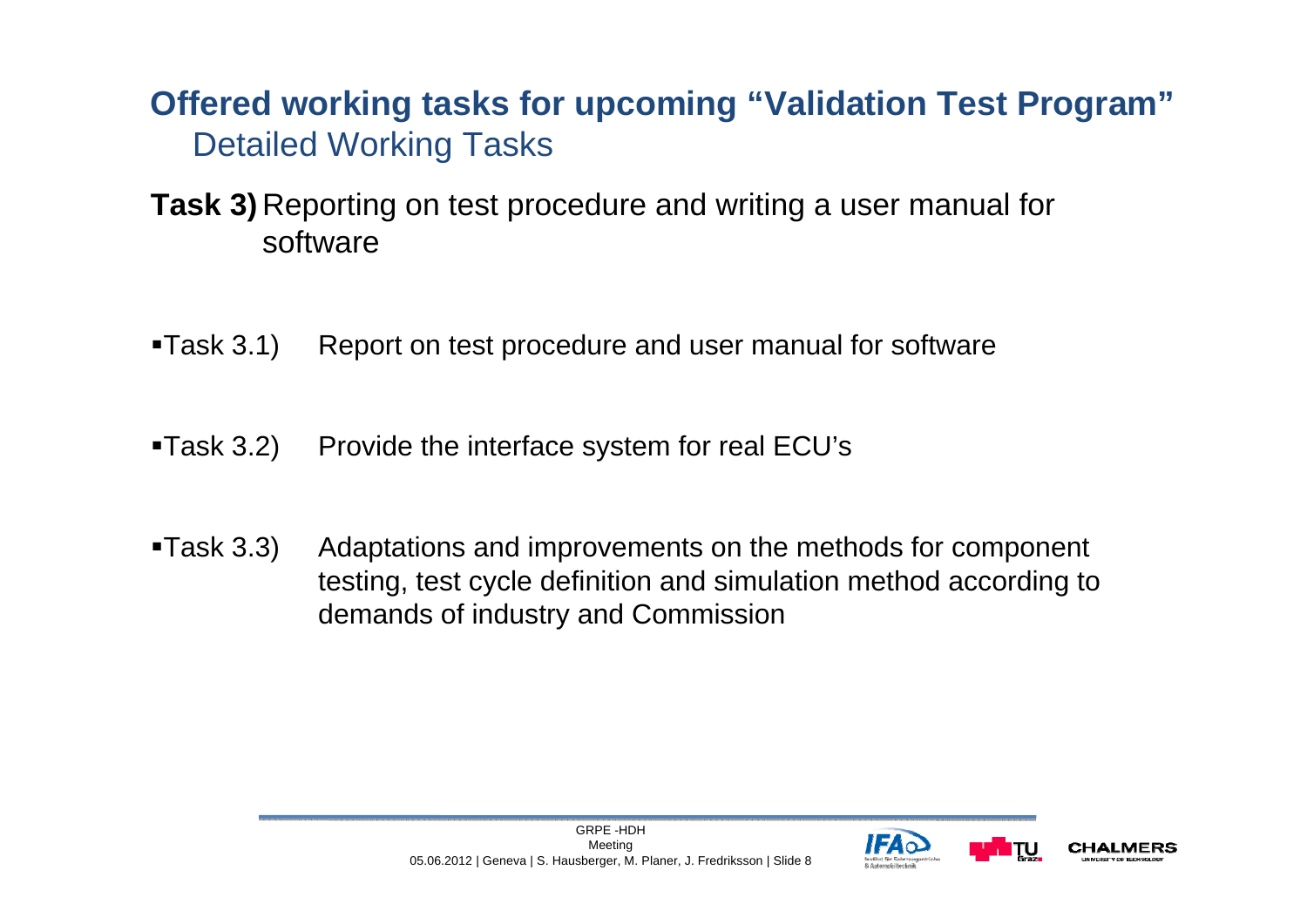### **Offered working tasks for upcoming "Validation Test Program"** Time Schedule

| <b>Time Table</b> |                                                |   |                |   |   |   |   |   |   |   |    |    |    |
|-------------------|------------------------------------------------|---|----------------|---|---|---|---|---|---|---|----|----|----|
|                   |                                                | 1 | $\overline{2}$ | 3 | 4 | 5 | 6 | 7 | 8 | 9 | 10 | 11 | 12 |
| $\mathbf 1$       | <b>SILS for serial hybrid</b>                  |   |                |   |   |   |   |   |   |   |    |    |    |
|                   | 1,1 Set up a serial HDHas SILS                 |   |                |   |   |   |   |   |   |   |    |    |    |
|                   | 1,2 Adapt driver model                         |   |                |   |   |   |   |   |   |   |    |    |    |
|                   | 1,3 Library for non electric com               |   |                |   |   |   |   |   |   |   |    |    |    |
|                   | 1,4 Meetings with OEMs and stakeholders        |   |                |   |   |   |   |   |   |   |    |    |    |
|                   | 1,5 Library for new power pack components      |   |                |   |   |   |   |   |   |   |    |    |    |
|                   | 1,6 Thermal models                             |   |                |   |   |   |   |   |   |   |    |    |    |
|                   | 1,7 Simulation runs and validation             |   |                |   |   |   |   |   |   |   |    |    |    |
| 2                 | <b>Adaptation of SILS for parallel hybrid</b>  |   |                |   |   |   |   |   |   |   |    |    |    |
|                   | 2,1 Meetings with OEMs and stakeholders        |   |                |   |   |   |   |   |   |   |    |    |    |
|                   | 22 Set up a data bus system in the model       |   |                |   |   |   |   |   |   |   |    |    |    |
|                   | 2,3 Adapt the Software to parallel HDH         |   |                |   |   |   |   |   |   |   |    |    |    |
|                   | 24 Simualtion runs and validation              |   |                |   |   |   |   |   |   |   |    |    |    |
|                   | Reporting on test procedure and writing a      |   |                |   |   |   |   |   |   |   |    |    |    |
| 3                 | user manual for software                       |   |                |   |   |   |   |   |   |   |    |    |    |
|                   | 3,1 Report on test procedure, user manual      |   |                |   |   |   |   |   |   |   |    |    |    |
|                   | 3,2 Provide the interface system for real ECUs |   |                |   |   |   |   |   |   |   |    |    |    |
|                   | 3,3 Adaptations and improvements of methods    |   |                |   |   |   |   |   |   |   |    |    |    |

According to time schedule of planned roadmap, the project, should start not later mid of May 2012. The final report is planned 12 Months after beginning.